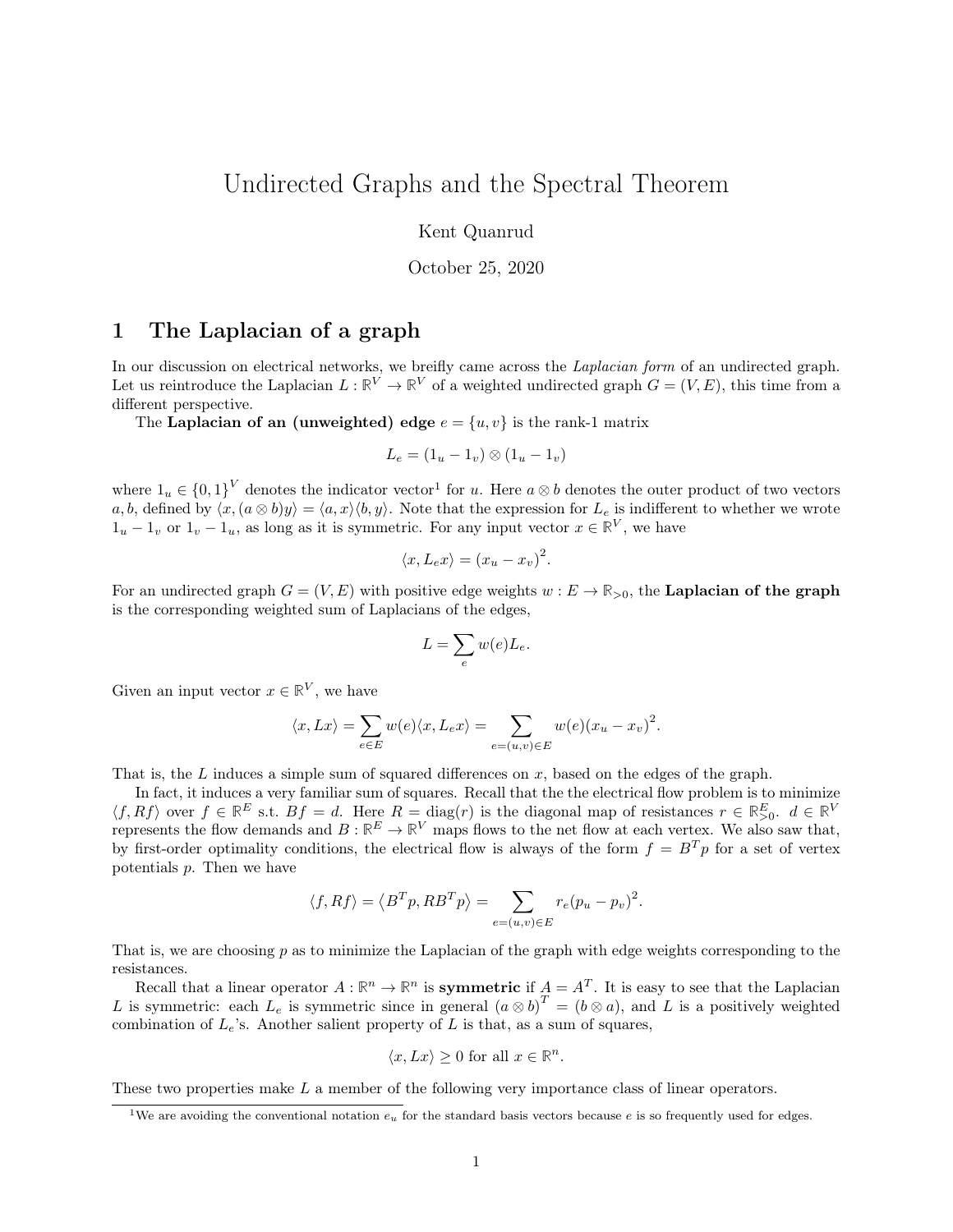**Definition 1.** A linear operator  $A : \mathbb{R}^n \to \mathbb{R}^n$  is a **positive semi-definite** linear operator if

- 1. A is symmetric.
- 2.  $\langle x, Ax \rangle \geq 0$  for all  $x \in \mathbb{R}^n$ .

A is (strictly) positive definite if in addition to being positive semi-definite,

3. A is invertible.

The Laplacian L is not invertible:  $L\mathbb{1} = \mathbb{0}$ . If G is connected, and we restrict to the  $n-1$  space  $\mathbb{R}^V/\mathbb{1}$ , then  $L$  is invertible and (strictly) positive definite (see Exercise  $?$ ?).

# 2 The Spectral Theorem for Symmetric Maps

We note about that the Laplacian  $L : \mathbb{R}^V \to \mathbb{R}^V$  of an undirected graph is a symmetric and positive semidefinite map. We have seen before in our discussion of random walks that the eigenvectors can be very insightful in understanding the behavior of a linear map. We will see here that the eigenvectors of symmetric linear maps are particularly well behaved.

Let  $A: \mathbb{R}^n \to \mathbb{R}^n$  be a linear map. Recall that a vector  $x \in \mathbb{R}^n$  is an eigenvector of A with eigenvalue  $\lambda \in \mathbb{C}$  of  $Ax = \lambda x$ . Recall the following facts proven in our earlier discussions, which apply generally to all linear maps.

**Fact 1.** Let  $A : \mathbb{R}^n \to \mathbb{R}^n$  be a linear map. Then A has an eigenvalue  $\lambda \in \mathbb{C}$  and eigenvector  $x \in \mathbb{C}^n$ .

If A is symmetric, then we can strengthen this fact to assert a real-valued eigenvalue and eigenvector with real-valued coordinates.

<span id="page-1-0"></span>**Lemma 2.** Let  $L : X \to X$  be a symmetric linear map in a vector space X over **R**. Let x maximize  $\langle x, Lx \rangle$ subject to  $||x|| = 1$ . Then  $Lx = \lambda x$  for  $\lambda = \langle x, Lx \rangle$ .

*Proof.* We claim that for any  $u \in X$  with  $||u|| = 1$  and  $\langle u, x \rangle = 0$ ,  $\langle u, Lx \rangle = 0$ . If Lx is orthogonal to u for every u orthogonal to x, then we must have  $Lx \in \text{span}(x)$ ; i.e.,  $Lx = \lambda x$  for some  $\lambda \in \mathbb{R}$ . Upon inspection,  $\lambda = \lambda \langle x, x \rangle = \langle x, Lx \rangle$ , as claimed.

Let  $u \in X$  with  $||u|| = 1$  and  $\langle u, x \rangle = 0$ . Define

$$
f(\epsilon) = \left\langle \frac{x + \epsilon u}{\sqrt{1 + \epsilon^2}}, L\left(\frac{x + \epsilon u}{\sqrt{1 + \epsilon^2}}\right) \right\rangle = \frac{\left\langle x + \epsilon u, L(x + \epsilon u) \right\rangle}{1 + \epsilon^2}.
$$

 $f(\epsilon)$  can be interpreted as perturbing x slightly in the direction of u and renormalizing, and then computing the inner product over L. Note that  $||x + \epsilon u||^2 = ||x||^2 + \epsilon^2 ||u||^2 = 1 + \epsilon^2$ , so  $\frac{x + \epsilon u}{\sqrt{1 + \epsilon u}}$  is indeed a normal vector that competes with x in maximizing  $\langle x, Lx \rangle$ . In particular, by choice of  $x, f(\epsilon)$  is maximized at  $f(0) = \langle x, Lx \rangle$ . Optimality at 0 implies that  $f'(0) = 0$ . Expanding out  $f'(0)$ , we find that  $\langle u, Lx \rangle = 0$ , as desired. (See Exercise ??).

Remark 3. An alternative proof starts from the fact there exists a complex eigenvalue and eigenvector, and goes on to show that this eigenvalue must be real-valued and that there is a corresponding eigenvector with real-valued coordinates.

The above lemma implies that beyond simply having an eigenvalue, a symmetric map has a real-valued eigenvalue without extending the field to include complex values. This simple fact leads to the following sweeping theorem about symmetric matrices.

<span id="page-1-1"></span>**Theorem 4.** Let X be an n-dimensional vector space over **R**. Let  $A: X \rightarrow X$  be a symmetric linear map. Then there exists an orthonormal basis  $u_1, \ldots, u_n$  of X and n scalar values  $\lambda_1, \ldots, \lambda_n \in \mathbb{R}$  such that

$$
A = \lambda_1(u_1 \otimes u_1) + \lambda_2(u_2 \otimes u_2) + \cdots + \lambda_n(u_n \otimes u_n).
$$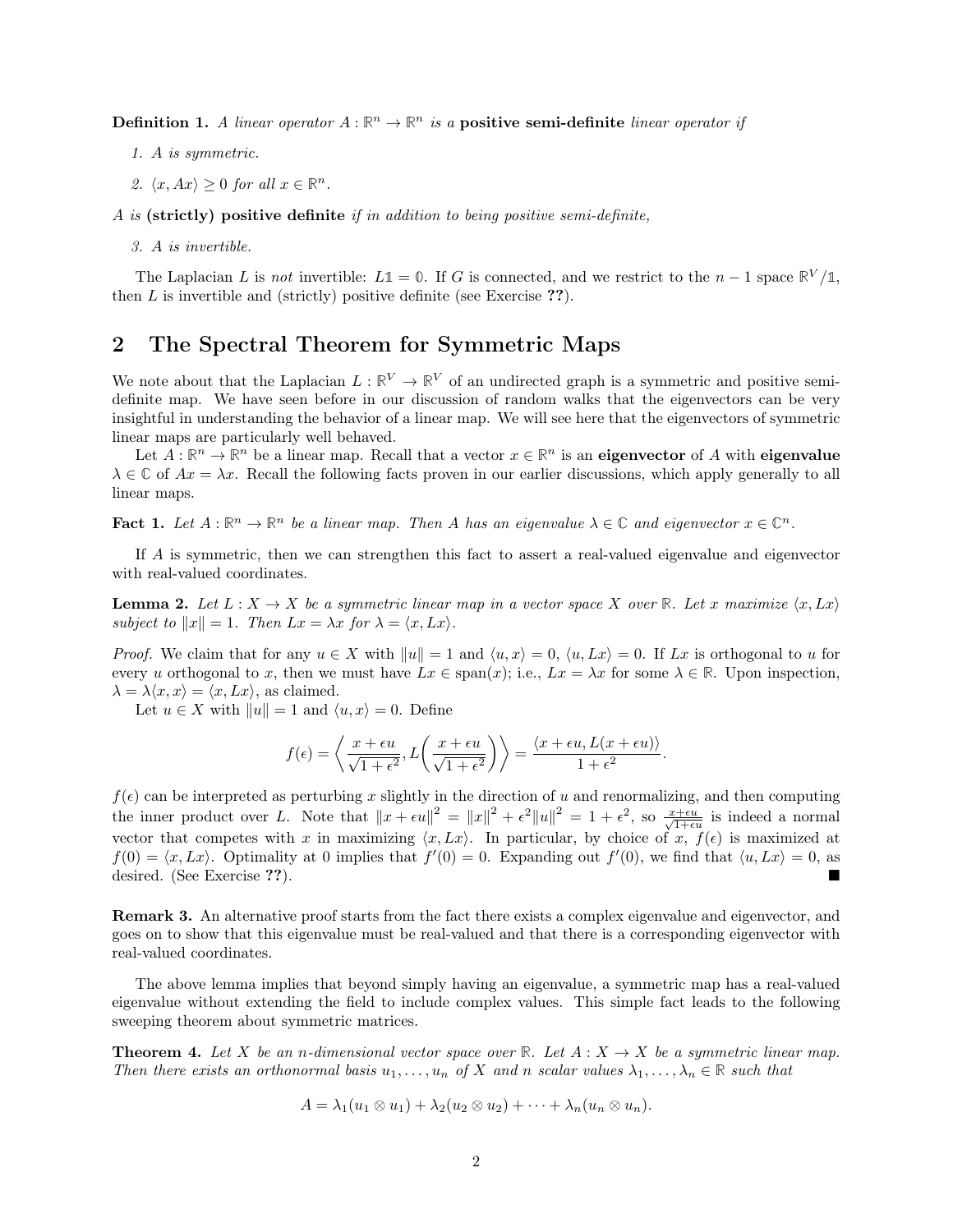*Proof.* If  $n = 0$ , then the claim is tautological, as X is the trivial vector space  $\{0\}$  and A can be expressed as an empty sum. Suppose  $n \geq 1$ . By [Lemma 2,](#page-1-0) A has a real-valued eigenvalue  $\lambda$  with a corresponding eigenvector  $u \in X$ . By scaling u, we may assume  $||u|| = 1$ . Consider the map  $B = A - \lambda (u \otimes u)$ . B is also symmetric, and maps the space  $\text{span}(x) = \{\alpha x : \alpha \in \mathbb{R}\}\)$  to  $\mathbb{0}$ . Let  $Y = \{y \in X : \langle x, y \rangle = 0\}$  be the subspace of X orthogonal to x. We have  $\dim(Y) = n - 1$ .

We claim that B maps Y into Y. Indeed, for any  $y \in Y$ , we have

$$
\langle x, By \rangle = \langle Bx, y \rangle = \langle 0, y \rangle = 0,
$$

so  $By \in Y$ .

Thus B restricts to a linear and symmetric operator on Y. By induction on n, there is an orthonormal basis  $u_1, \ldots, u_{n-1}$  of Y and scalar values  $\lambda_1, \ldots, \lambda_{n-1} \in \mathbb{R}$  such that

$$
B = \lambda_1(u_1 \otimes u_1) + \cdots + \lambda_{n-1}(u_{n-1} \otimes u_{n-1}).
$$

Let  $\lambda_n = \lambda$  and  $u_n = u$ . Observe that  $u_1, \ldots, u_n$  is an orthonormal basis of X. We have

$$
\lambda_1(u_1\otimes u_1)+\cdots+\lambda_n(u_n\otimes u_n)=B+\lambda_n(u_n\otimes u_n)=A,
$$

as desired.

[Theorem 4](#page-1-1) makes the structure of any symmetric map  $A: \mathbb{R}^n \to \mathbb{R}^n$  extremely transparent. By [Theorem](#page-1-1) [4,](#page-1-1) let  $u_1, \ldots, u_n \in \mathbb{R}^n$  and  $\lambda_1, \ldots, \lambda_n \in \mathbb{R}$  be such that

$$
A = \lambda_1(u_1 \otimes u_1) + \cdots + \lambda_n(u_n \otimes u_n).
$$

It will be convenient to assume that that  $\lambda_i$ 's are in nonincreasing order:  $\lambda_1 \geq \lambda_2 \geq \cdots \geq \lambda_n$ .

For any input vector  $x \in \mathbb{R}^n$ , we can write x uniquely in the form

$$
x = \alpha_1 u_1 + \dots + \alpha_n u_n;
$$

namely, with  $\alpha_i = \langle x, u_i \rangle$ . Then we have

$$
Ax = \lambda_1 (u_1 \otimes u_1)x + \cdots + \lambda_n (u_n \otimes u_n)x = \lambda_1 \alpha u_1 + \cdots + \lambda_n \alpha_n u_n.
$$

That is, in the basis  $\{u_1, \ldots, u_n\}$ , A simply rescales the *i*th coordinate by a factor of  $\lambda_i$ . That is to say:

Every symmetric matrix is a diagonal matrix up to a rotation (i.e., change in basis).

We can see from the construction in the proof that the  $\lambda_i$ 's are the eigenvalues of A and the  $u_i$ 's are eigenvectors. But this fact is even more obvious in hindsight given the representation

For each  $i$ , we have

$$
Au_i = \lambda_i (u_i \otimes u_i) u_i = \lambda_i u_i,
$$

by orthonormality of the  $u_i$ 's.

**Theorem 5.** Let  $A : \mathbb{R}^n \to \mathbb{R}^n$  be a symmetric linear operator. Let  $\lambda_1, \ldots, \lambda_n$  be the n eigenvalues of A (with multiplicity) in decreasing order. Then

$$
\lambda_k = \min_{S:\dim(S)=k-1} \max_{x \in X/S} \frac{\langle x, Lx \rangle}{\langle x, x \rangle}
$$

.

#### 3 The Laplacian and cuts

Let  $G = (V, E)$  be an undirected graph with m edges and n vertices, and positive edge weights  $w : E \to \mathbb{R}_{>0}$ . Let  $L: \mathbb{R}^V \to \mathbb{R}^V$  be the Laplacian of G. A helpful way to interpret to Laplacian is to see that it encodes all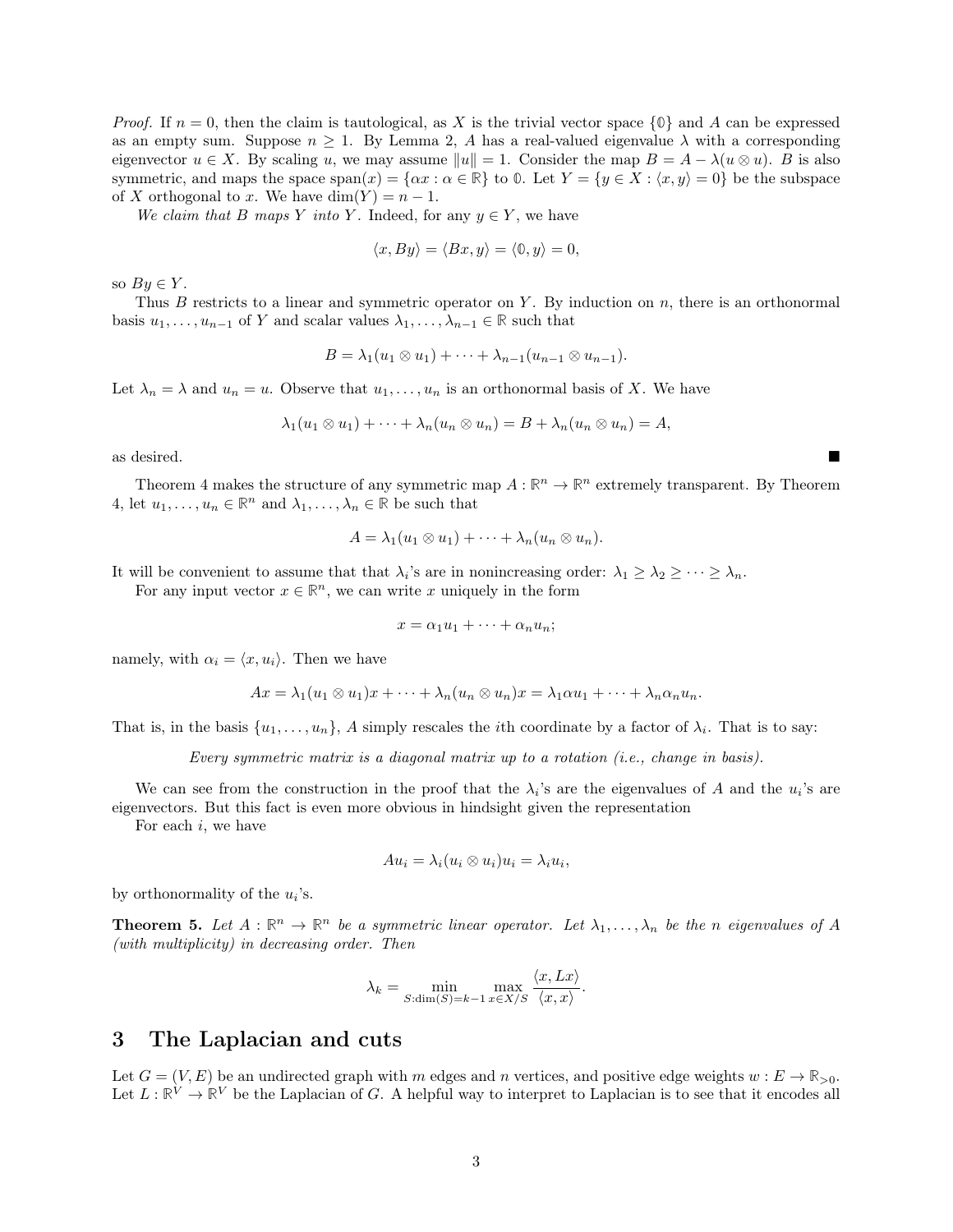the cuts of G. Let  $S \subset V$  be a set of vertices, and let  $\mathbb{1}_S \in \{0,1\}^V$  be the indicator vector for S. Then we can extract the weight of the cut  $\partial(S)$  from the Laplacian as

$$
\langle \mathbb{1}_S, L \mathbb{1}_S \rangle = \sum_{e \in \partial(S)} w(e).
$$

Recall that the *(uniform)* sparsest cut of an  $G$  is the set  $S$  minimizing the ratio

$$
\frac{\sum_{e \in \partial(S)} w(e)}{|S|(n-|S|)}.
$$

The minimum such quantity over a graph  $G$  is called the *sparsity* of  $G$  and denoted

$$
\Psi(G) = \min_{S \subset V} \frac{\sum_{e \in \partial(S)} w(e)}{|S|(n - |S|)}.
$$

Let us now relate cuts to some of the eigenvectors of  $L$ . Observe that because  $L$  is positive semi-definite. all its eigenvalues are nonnegative. Moreover, we know that  $\mathbb{1}$  is an eigenvector with eigenvalue of  $0 -$  this gives us our smallest eigenvector. The eigenvector corresponding to the second smallest eigenvalue, denoted  $\lambda_{-2}$ , is given by

$$
\lambda_{-2} = \min_{x:\langle \mathbb{1},x\rangle = 0} \frac{\langle x, Lx \rangle}{\langle x, x \rangle}.
$$

Now, consider any cut  $\mathbb{1}_S$ , and let x be the orthogonal projection from  $\mathbb{1}$ ; namely,

$$
x = \mathbb{1}_S - \alpha \mathbb{1}
$$
 where  $\alpha = \langle \mathbb{1}_S, \mathbb{1} \rangle / \langle \mathbb{1}, \mathbb{1} \rangle = |S| / n$ 

Observe that

$$
\langle x, x \rangle = \langle x, \mathbb{1}_S \rangle = (1 - \alpha)|S| = (n - |S|)|S|/n.
$$

Thus

$$
\lambda_{-2} \le n \frac{\sum_{e \in \partial(S)} w(e)}{|S|(n-|S|)}.
$$

Taking the minimum over all sets S, we obtain the following.

**Theorem 6.** Let  $G = (V, E)$  be an undirected graph with m edges and n vertices, and positive edge weights  $w: E \to \mathbb{R}_{>0}$ . Let  $L: \mathbb{R}^V \to \mathbb{R}^V$  be the Laplacian of G. Let  $\lambda_{-2}$  be the second smallest eigenvalue of L and let  $\Psi(G)$  be the sparsity of G. Then

$$
\lambda_{-2} \leq n\Psi(G).
$$

We will come back to this discussion later.

### 4 Random walks in undirected graphs

Let  $G = (V, E)$  be an undirected graph with m edges and n vertices, and positive edge weights  $w : E \to \mathbb{R}_{>0}$ . Let us assume that G is connected. Let  $R: \mathbb{R}^V \to \mathbb{R}^V$  be the random walk map of G. Recall that  $R = AD^{-1}$ , where  $A: \mathbb{R}^V \to \mathbb{R}^V$  is the weighted adjacency map and  $D = \text{diag}(A\mathbb{1})$  is the diagonal map of weighted vertex degrees. Recall that R was the beneficiary of the *Perron-Frobenius theorem*, which for random walks gave us a lot of information about the eigenvalues and eigenvectors of R. In particular, all of the eigenvalues of R lie in the range  $[-1, 1]$ , and it has eigenvalue 1 with multiplicity 1. There is a strictly positive eigenvector for eigenvalue value that defines a unique stationary distribution. Before, we proved the existence of a unique stationary distribution for strongly connected *directed* random walk. For undirected random walk, the stationary distribution is very straightforward.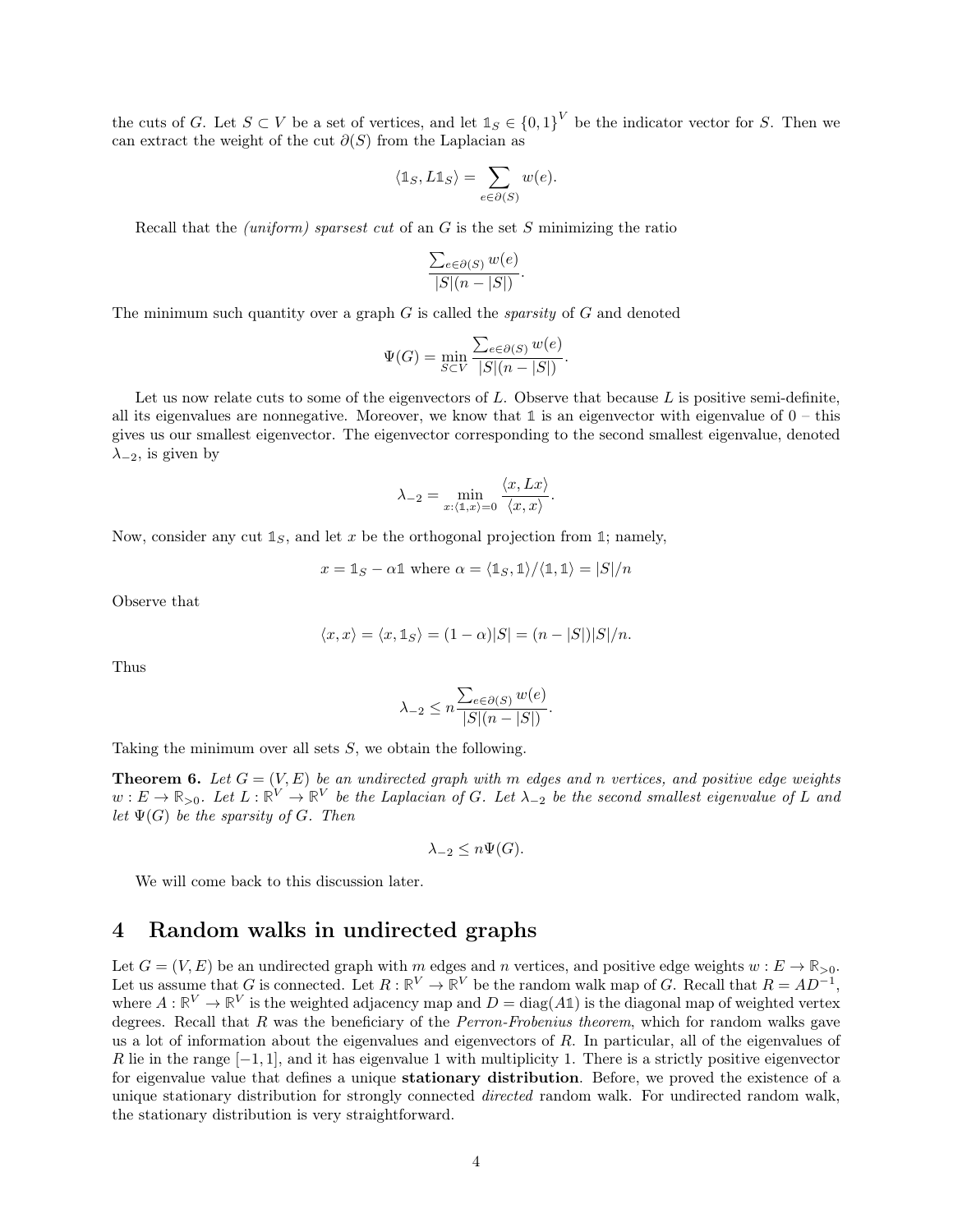**Theorem 7.** Let  $G = (V, E)$  be an undirected graph with m edges and n vertices, and positive edge weights  $w: E \to \mathbb{R}_{>0}$ . Let  $R: \mathbb{R}^V \to \mathbb{R}^V$  be the random walk map of G. Then R has stationary distribution proportional to the weighted degrees of its vertices.

Proof. We have

$$
R(A\mathbb{1}) = A(\text{diag}(A\mathbb{1}))^{-1}A\mathbb{1} = A\mathbb{1}.
$$

 $\blacksquare$ 

While R is not a symmetric map<sup>[2](#page-0-0)</sup>, we can extend the spectral theorem for symmetric maps to R by way of similarity.

**Definition 8.** Two linear maps  $A, B: X \to X$  are similar if  $A = C^{-1}BC$  for an invertible map  $C: X \to X$ .

**Lemma 9.** Let A and B be similar. Then their kernels are isomorphic. In particular, if  $A = C^{-1}BC$ , then C restricts is an isomorphism between  $\ker(A)$  and  $\ker(B)$ .

**Lemma 10.** Let  $A, B: X \to X$  be two linear maps. If A and B are similar, then A and B have the same eigenvalues with the same multiplicities. If  $A = C^{-1}BC$ , then C maps eigenvectors of A to eigenvectors of B with the same eigenvalues.

*Proof.* For all  $\lambda$ ,  $A - \lambda I$  and  $B - \lambda I$  are also similar.

We introduce the **normalized walk matrix** as the map  $Q: \mathbb{R}^V \to \mathbb{R}^V$  defined by

$$
Q = D^{-1/2} R D^{1/2} = D^{-1/2} A D^{-1/2}.
$$

By the first equality above, Q is similar to R, and thus has all its eigenvalues in the range  $[-1,1]$  and eigenvalue 1 with multiplicity 1. On the other hand, by the second equality,  $Q$  is symmetric. As such, it has an orthonormal basis of eigenvectors. Let  $1 = \lambda_1, \ldots, \lambda_n \ge -1$  list the eigenvalues of Q in decreasing order. Let  $u_1, \ldots, u_n$  be an orthonormal basis of  $\mathbb{R}^V$  such that

$$
Q = u_1 \otimes u_1 + \lambda_2 (u_2 \otimes u_2) + \cdots + \lambda_n (u_n \otimes u_n).
$$

(Here we substituted  $\lambda_1 = 1$ ). We also know, from Theorem ??, that  $D^{1/2}u_1$  must correspond to the uniform distribution, which is proportional to d. Thus

$$
u_1 = \frac{D^{-1/2}(d)}{\|D^{-1/2}(d)\|} = \frac{1}{\sqrt{m}}\sqrt{d},
$$

where  $\sqrt{d}$  represents the entrywise square root of d.

$$
Q = \frac{1}{m} (\sqrt{d} \otimes \sqrt{d}) + \lambda_2 (u_2 \otimes u_2) + \cdots + \lambda_n (u_n \otimes u_n).
$$

Let us now consider the *convergence rate* of a random walk. Let  $x \in \Delta^V$  be any initial probability distribution over Q. We want to understand the distribution  $R^k x$  obtained after k steps of the random walk. Observe first that

$$
R^k x \stackrel{\text{(a)}}{=} D^{1/2} Q^k D^{-1/2} x
$$
  
= 
$$
D^{1/2} \left( \frac{1}{m} \left( \sqrt{d} \otimes \sqrt{d} \right) + \lambda_2 (u_2 \otimes u_2) + \dots + \lambda_n (u_n \otimes u_n) \right)^k D^{-1/2} x
$$
  

$$
\stackrel{\text{(b)}}{=} D^{1/2} \left( \frac{1}{m} \left( \sqrt{d} \otimes \sqrt{d} \right) + \lambda_2^k (u_2 \otimes u_2) + \dots + \lambda_n^k (u_n \otimes u_n) \right) D^{-1/2} x
$$
  
= 
$$
\frac{1}{m} d + \left( \lambda_2^k (u_2 \otimes u_2) + \dots + \lambda_n^k (u_n \otimes u_n) \right) D^{-1/2} x
$$

 $^{2}$ unless G is regular; see Exercise ??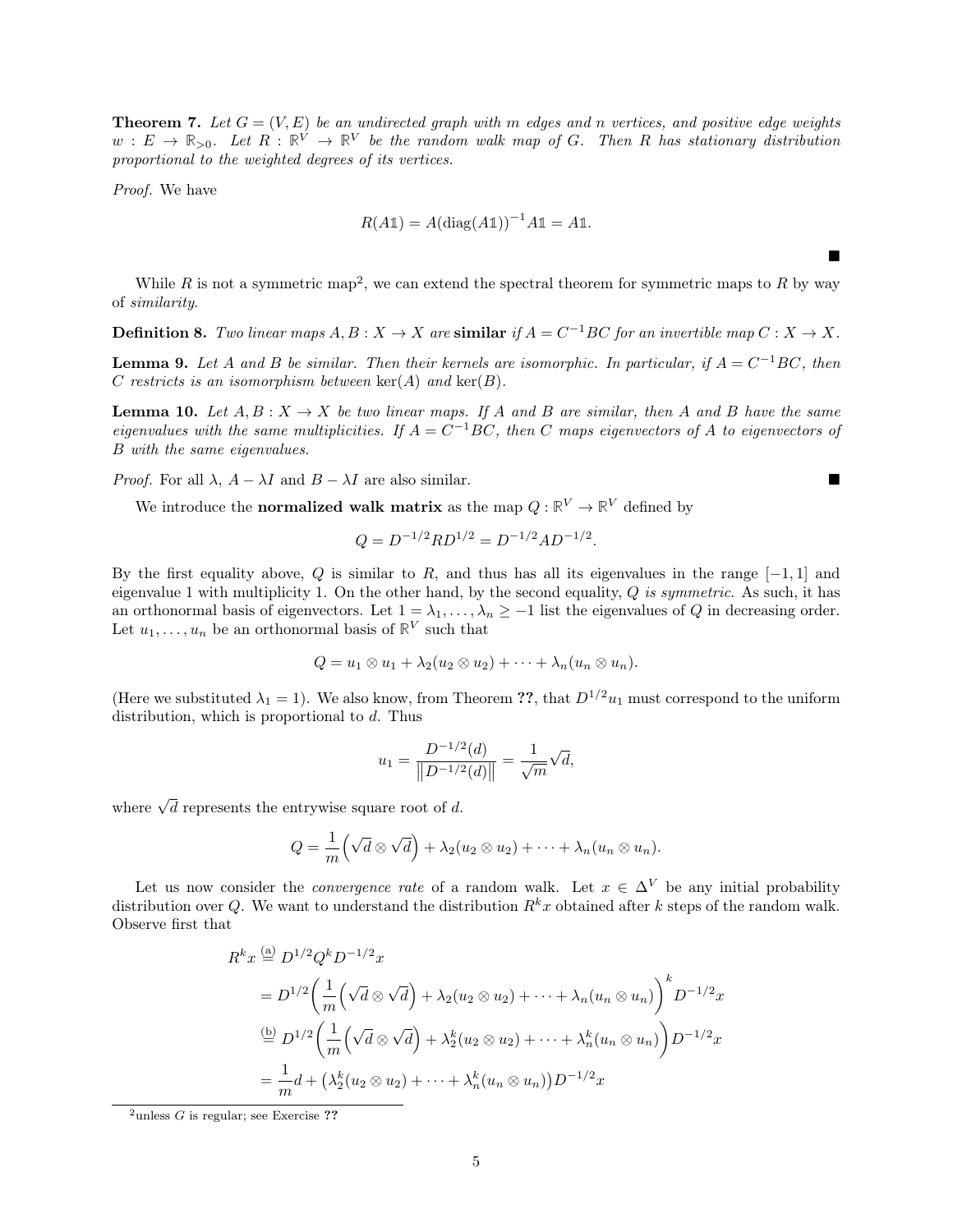(a) substitutes in  $R = D^{1/2} Q D^{-1/2}$ , where the  $D^{-1/2}$  and  $D^{1/2}$  terms between Q's cancel out. (b) is because the  $u_i$ 's are othonormal<sup>[3](#page-0-0)</sup> (!) – here we see some of the power of the spectral theorem.

Consider the RHS of the last equation above. We see the stationary distribution,  $(1/m)d$ , followed by a messy term induced by the non-dominant eigenvalues and eigenvectors. That is, the difference between  $R^kx$ and the stationary distribution is precisely

$$
D^{1/2}(\lambda_2^k(u_2\otimes u_2)+\cdots+\lambda_n^k(u_n\otimes u_n))D^{-1/2}x.
$$

Let  $S = \lambda_2^k (u_2 \otimes u_2) + \cdots + \lambda_n^k (u_n \otimes u_n)$ ; S is symmetric, with eigenvalues  $0, \lambda_2^k, \ldots, \lambda_n^k$ . Let  $\Delta_{\text{max}}$  be the maximum degree in G and let  $\Delta_{\min}$ .

$$
\left\| R^k x - \frac{1}{m} d \right\|^2 = \left\| D^{1/2} S D^{-1/2} x \right\|^2
$$
  

$$
= \left\langle S D^{-1/2} x, D \left( S D^{-1/2} x \right) \right\rangle
$$
  

$$
\leq \Delta \left\| S D^{-1/2} x \right\|^2
$$
  

$$
= \Delta \left\langle D^{-1/2} x, S^2 \left( D^{-1/2} x \right) \right\rangle
$$
  

$$
\leq \max \left\{ \lambda_2^{2k}, \lambda_n^{2k} \right\} \Delta \left\langle x, D^{-1} x \right\rangle
$$
  

$$
\leq \max \left\{ \lambda_2^{2k}, \lambda_n^{2k} \right\} \frac{\Delta_{\max}}{\Delta_{\min}}.
$$

Recall that  $\lambda_2, \lambda_n \in [-1,1)$ . If  $\lambda_2$  and  $\lambda_n$  are both bounded away from both 1 and  $-1$ , then  $\max\{\lambda_2^{2k}, \lambda_n^{2k}\}$  $\max{\{\lambda_2, |\lambda_n|\}}^{2k} \to 0$  as  $k \to \infty$ . To this end, the **spectral gap** of a random walk R is defined as the difference

$$
\gamma = 1 - \max\{\lambda_2, |\lambda_n|\},
$$

where  $\lambda_2$  is the second largest eigenvalue.

**Theorem 11.** Let  $G = (V, E)$  be an undirected graph with m edges and n vertices, and positive edge weights  $w: E \to \mathbb{R}_{>0}$ . Let G be connected. Let  $d \in \mathbb{R}_{>0}^V$  be the weighted degrees of the vertices. Let  $\Delta_{\max} = \max_v d(v)$ be the maximum weighted degree and let  $\Delta_{\min} = \min_v d(v)$  be the minimum weighted degree. Let  $R : \mathbb{R}^V \to \mathbb{R}^V$ be the random walk map of G and let  $\gamma$  be the spectral gap of R.

For any initial distribution  $x \in \Delta^V$ , x converges to the stationary distribution  $d/m$  at a rate of

$$
||R^kx - d/m|| \le (1 - \gamma)^k \sqrt{\Delta_{\max}/\Delta_{\min}}.
$$

#### 5 Exercises

**Exercise 1.** Let  $G = (V, E)$  be an undirected graph with m edges and n vertices, and positive edge weights  $w: E \to \mathbb{R}_{>0}$ . Let  $L: \mathbb{R}^V \to \mathbb{R}^V$  be the Laplacian of G. Prove that G is connected iff for any  $x \notin \text{span}(\mathbb{1}),$ we have  $\langle x, Lx \rangle > 0$ .

**Exercise 2.** Finish the proof of [Lemma 2,](#page-1-0) by deriving the derivative  $f'(\epsilon)$  and showing that  $'f(0) = 0$ implies that  $\langle x, Lu \rangle = 0$ . Where do we use the assumption that L is symmetric?

**Exercise 3.** Let  $G = (V, E)$  be an undirected graph with m edges and n vertices, and positive edge weights  $w: E \to \mathbb{R}_{>0}$ . Let  $R: \mathbb{R}^V \to \mathbb{R}^V$  be the random walk map. Prove that R is symmetric iff G is regular<sup>[4](#page-0-0)</sup>.

Exercise 4. Suppose your goal was to converge to the uniform distribution via a random walk for a single vertex as fast as possible. Show that one can choose a vertex  $v$  such that, starting from an initial distribution of  $x = 1_v$ , the  $\ell_2$ -distance from the stationary distribution after k steps is at most  $(1 - \gamma)^k$ .

<sup>&</sup>lt;sup>3</sup>We should point out that  $(a \otimes b)(c \otimes d) = \langle b, c \rangle (a \otimes d)$ 

<sup>4</sup>A graph is regular if every vertex has the same weighted degree